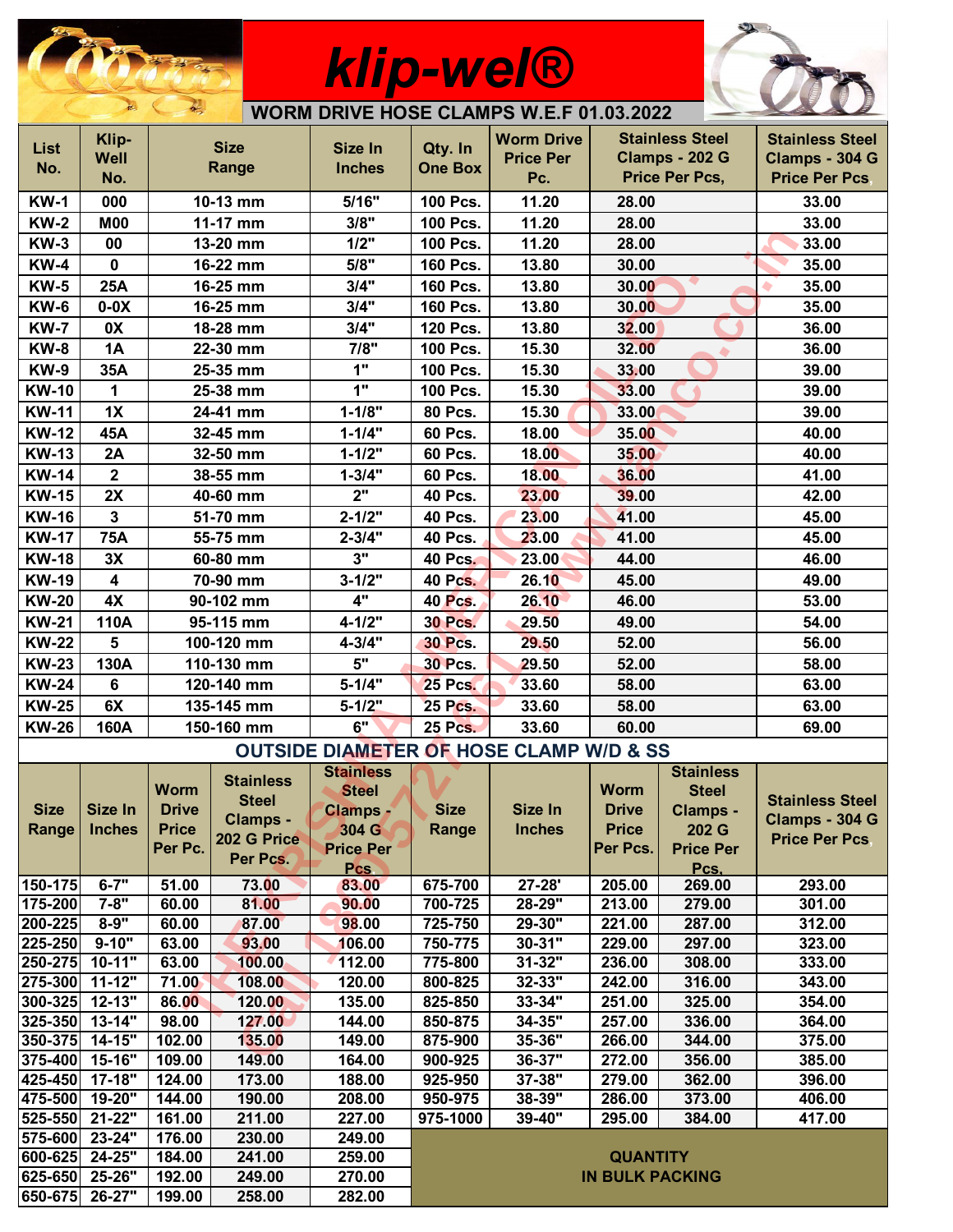

## *klip-wel®*



| <b>WIRE CLAMPS</b>                                                                        |                         |                      |                              |                           | <b>Stainless Steel Wire Clamp</b>               | <b>Mild Steel Wire Clamp</b> |                                                         |
|-------------------------------------------------------------------------------------------|-------------------------|----------------------|------------------------------|---------------------------|-------------------------------------------------|------------------------------|---------------------------------------------------------|
| <b>List</b><br>No.                                                                        | <b>Klip-Wel</b><br>No.  | <b>Size</b><br>Range | <b>Size</b><br><b>Inches</b> | Qty. In<br><b>One Box</b> | <b>S.S. Wire Clamp</b><br><b>Price Per Pcs.</b> | Qty. In<br><b>One Box</b>    | <b>Wire Clamps</b><br><b>Price</b><br><b>Per Dozzen</b> |
| $WC-1$                                                                                    | 000                     | 10-13 mm             | 5/16"                        | 200 Pcs.                  | 58.00                                           | <b>12 Nos.</b>               | 213.00                                                  |
| $WC-2$                                                                                    | <b>M00</b>              | 12-17 mm             | 3/8"                         | 200 Pcs.                  | 58.00                                           | <b>12 Nos.</b>               | ۰<br>213.00                                             |
| $WC-3$                                                                                    | 00                      | 15-20 mm             | 1/2"                         | 200 Pcs.                  | 62.00                                           | <b>12 Nos.</b>               | 213.00                                                  |
| $WC-4$                                                                                    | $\mathbf 0$             | 17-22 mm             | 5/8"                         | 160 Pcs.                  | 62.00                                           | <b>12 Nos.</b>               | 221.00                                                  |
| $WC-5$                                                                                    | <b>25A</b>              | 20-25 mm             | 3/4"                         | 150 Pcs.                  | 62.00                                           | <b>12 Nos.</b>               | 221.00                                                  |
| $WC-6$                                                                                    | $0-0X$                  | 25-25 mm             | 3/4"                         | 150 Pcs.                  | 62.00                                           | <b>12 Nos.</b>               | 221.00                                                  |
| <b>WC-7</b>                                                                               | 0X                      | 22-28 mm             | 3/4"                         | 120 Pcs.                  | 63.00                                           | <b>12 Nos.</b>               | 221.00                                                  |
| $WC-8$                                                                                    | <b>1A</b>               | 25-30 mm             | 7/8"                         | 100 Pcs.                  | 63.00                                           | <b>12 Nos.</b>               | 221.00                                                  |
| $WC-9$                                                                                    | 35A                     | 30-35 mm             | 1"                           | 100 Pcs.                  | 65.00                                           | <b>12 Nos.</b>               | 221.00                                                  |
| <b>WC-10</b>                                                                              | 1                       | 32-38 mm             | 1"                           | 100 Pcs.                  | 69.00                                           | <b>12 Nos.</b>               | 221.00                                                  |
| <b>WC-11</b>                                                                              | 1X                      | 35-41 mm             | $1 - 1/8"$                   | 80 Pcs.                   | 69.00                                           | <b>12 Nos.</b>               | 236.00                                                  |
| <b>WC-12</b>                                                                              | 45A                     | 35-45 mm             | $1 - 1/4"$                   | 60 Pcs.                   | 77.00                                           | <b>12 Nos.</b>               | 236.00                                                  |
| <b>WC-13</b>                                                                              | 2A                      | 42-50 mm             | $1 - 1/2"$                   | 60 Pcs.                   | 77.00                                           | <b>12 Nos.</b>               | 236.00                                                  |
| <b>WC-14</b>                                                                              | $\boldsymbol{2}$        | 48-55 mm             | $1 - 3/4"$                   | <b>60 Pcs.</b>            | 77.00                                           | <b>12 Nos.</b>               | 255.00                                                  |
| <b>WC-15</b>                                                                              | 2X                      | 52-60 mm             | 2"                           | <b>50 Pcs.</b>            | 96.00                                           | <b>12 Nos.</b>               | 255.00                                                  |
| <b>WC-16</b>                                                                              | $\mathbf{3}$            | 60-70 mm             | $2 - 1/2"$                   | <b>40 Pcs.</b>            | 96.00                                           | <b>12 Nos.</b>               | 303.00                                                  |
| <b>WC-17</b>                                                                              | <b>75A</b>              | 65-75 mm             | $2 - 3/4"$                   | 40 Pcs.                   | 96.00                                           | <b>12 Nos.</b>               | 303.00                                                  |
| <b>WC-18</b>                                                                              | 3X                      | 70-80 mm             | 3"                           | <b>40 Pcs.</b>            | 96.00                                           | <b>12 Nos.</b>               | 303.00                                                  |
| <b>WC-19</b>                                                                              | $\overline{\mathbf{4}}$ | 80-90 mm             | $3 - 1/2$                    | <b>20 Pcs.</b>            | 125.00                                          | <b>12 Nos.</b>               | 370.00                                                  |
| <b>WC-20</b>                                                                              | 4X                      | 90-102 mm            | 4"                           | <b>20 Pcs.</b>            | 125.00                                          | <b>12 Nos.</b>               | 370.00                                                  |
| <b>WC-21</b>                                                                              | 110A                    | 100-110 mm           | $4 - 1/2$                    | <b>Bulk Pkd.</b>          | 136.00                                          | ٠.                           | н.                                                      |
| <b>WC-22</b>                                                                              | 5                       | 110-120 mm           | $4 - 3/4$                    | <b>Bulk Pkd.</b>          | 147.00                                          | $\blacksquare$               | $\ddot{\phantom{1}}$                                    |
| <b>WC-23</b>                                                                              | 130A                    | 120-130 mm           | 5"                           | <b>Bulk Pkd.</b>          | 152.00                                          | $\sim$                       | н.                                                      |
| <b>WC-24</b>                                                                              | 6                       | 125-140 mm           | $5 - 1/4"$                   | <b>Bulk Pkd.</b>          | 163.00                                          | ٠.                           | н.                                                      |
| <b>WC-25</b>                                                                              | 6X                      | 135-150 mm           | $5 - 1/2"$                   | <b>Bulk Pkd.</b>          | 168.00                                          | н.                           | н,                                                      |
| <b>WC-26</b>                                                                              | 160A                    | 145-160 mm           | 6"                           | <b>Bulk Pkd.</b>          | 189.00                                          | $\blacksquare$               | н.                                                      |
| <b>Term &amp; Conditions</b><br>2. The Price List supercedes all our previous Price List. |                         |                      |                              |                           |                                                 |                              |                                                         |

## **Term & Conditions**

- **1. Discount @ …………………..will be provided on the Price List.**
- **2. The Price List supercedes all our previous Price List.**
- **3. Gst or any other tax will be charged extra.**
- **4. All disputes are subject to LUDHIANA JURISDICTION ONLY.**